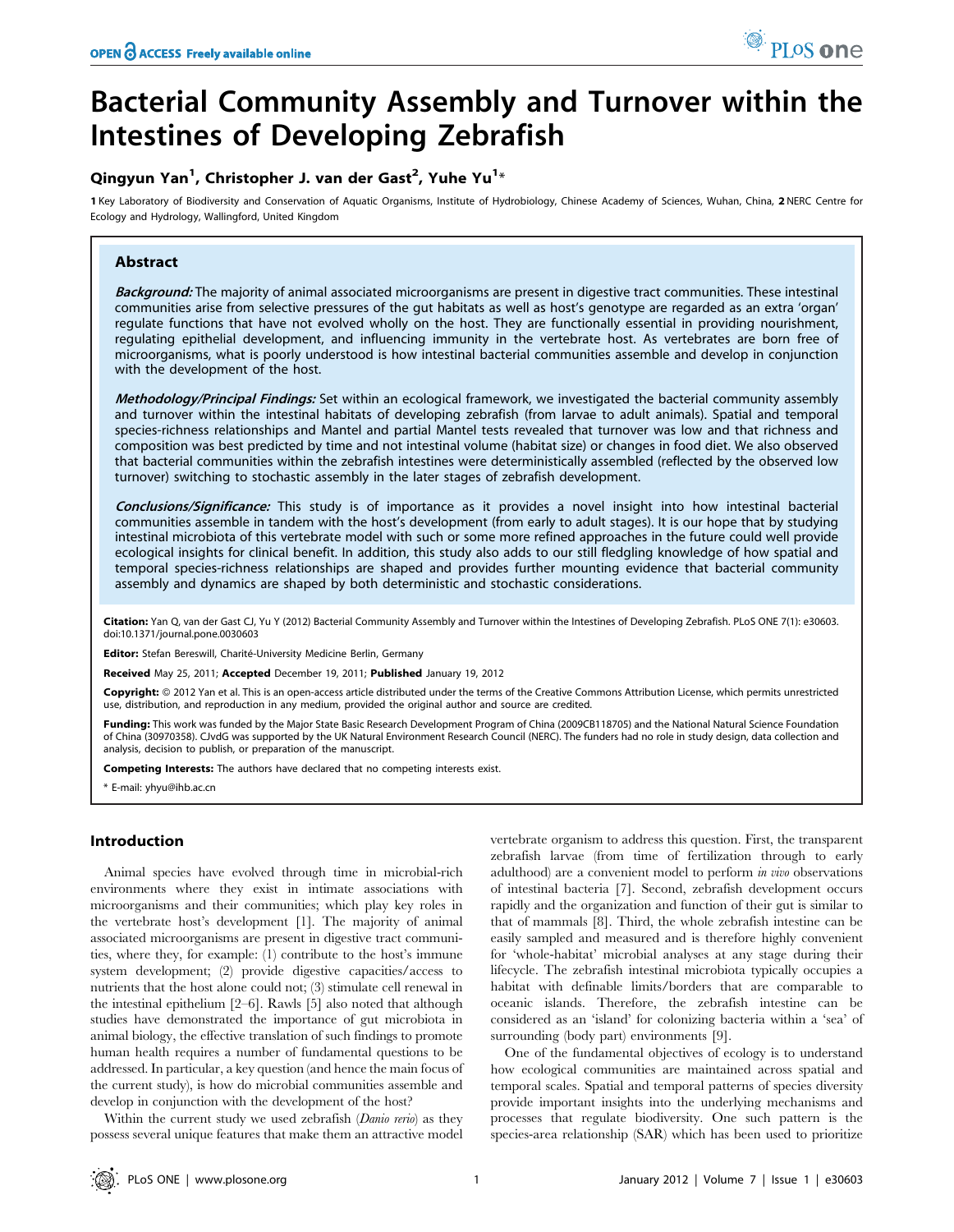conservation efforts particularly in the SLOSS (a single large or several small reserves) debate [10–12]. Although spatial scaling of animal and plant species diversity has been well documented over the last century (e.g. [13–15]), it is only within the last decade that SARs have started to be addressed at the microbial level (e.g. [9,16–20]). In contrast, the manner in which species richness changes with time has received even less attention in ecology than spatial turnover [15]. Indeed, it is only within the last few years that the temporal analogue of the SAR, the species-time relationship (STR) [14] has been applied at the microbial level [21,22].

Initially, microbial based studies of SARs and STRs were performed to assess the form of those relationships and how they compared to studies of animal and plant species (see [23,24]) and more recent microbial SAR and STR based studies have been used to improve our understanding of community assembly and dynamics [20,22,25,26]. Furthermore, SARs and STRs have also been used in an applied context: (1) to distinguish between anthropogenic impacts and underlying natural dynamics [19,21,27]; (2) and providing ecological insights for clinical benefit in bacterial infections of cystic fibrosis patient's lungs [28]. As such, the studies cited above emphasize a need to incorporate spatial and temporal scaling into both basic and applied research on microbial species richness patterns. We believe the SAR and STR to be powerful methods for observing spatial and temporal turnover within bacterial communities and especially, as used in the current study, for better understanding community assembly.

Within the present study we investigated patterns of diversity of the intestinal microbiota from individuals of developing zebrafish (from larvae to adult animals [after sexual maturity]) (Table 1) using 16S ribosomal RNA gene-based double-gradient denaturing gradient gel electrophoresis (DG-DGGE). Set within an ecological framework, the overarching aim of the study was to assess bacterial community assembly and development within the developing zebrafish intestinal habitats. Specifically, we assessed how bacterial taxa scaled spatially and temporally (turnover) under increasing zebrafish maturation stages and whether patterns of bacterial diversity were a function of time, increasing habitat (intestinal volume) size, or changing food diet. In addition, we sought to determine to what extent the bacterial community dynamics were driven by either deterministic or stochastic considerations with zebrafish development.

Table 1. Zebrafish intestinal volumes (nL) for different individuals sampled at different days post-fertilization (dpf).

|         |                       |                       | Individual-A Individual-B Individual-C Individual-D |                      |
|---------|-----------------------|-----------------------|-----------------------------------------------------|----------------------|
| 6 dpf   | 31.26                 | 33.79                 | 29.34                                               |                      |
| 11 dpf  | 16.06                 | 27.76                 | 15.47                                               |                      |
| 17 dpf  | 441.06                | 310.69                | 422.29                                              |                      |
| 30 dpf  | 2922.22               | 4387.85               | 4468.14                                             | ٠                    |
| 45 dpf  | 3525.28               | 5661.56               | 6234.94                                             |                      |
| 60 dpf  | 1609.37               | 6384.74               | 6746.82                                             | ٠                    |
| 75 dpf  | 29604.83 <sup>a</sup> | 12820.73 <sup>a</sup> | $2926.5^{b}$                                        | 2680.86 <sup>b</sup> |
| 90 dpf  | 13733.44 <sup>a</sup> | 19407.11 <sup>a</sup> | 6901.64 <sup>b</sup>                                | 3952.30 <sup>b</sup> |
| 105 dpf | 19569.63 <sup>a</sup> | $30199.35^a$          | 6990.61 <sup>b</sup>                                | 7881.50 <sup>b</sup> |

Individuals-A to D denote different replicate zebrafish individuals sampled at a specific dpf.

doi:10.1371/journal.pone.0030603.t001

# Results

## Spatial and temporal species-richness relationships target the zebrafish intestinal bacteria

DG-DGGE of amplified 16S ribosomal RNA (rRNA) gene fragments was used to evaluate the composition of bacteria colonizing the intestines of zebrafish at different stages of development (Table 1 and Table S1). For each sample, the full intestine was removed, photographed, and the diameters and lengths of each fragment were measured to calculate total intestinal volume. The intestinal volumes (habitat sizes) sampled at different stages (from 6 days post-fertilization [dpf] to 105 dpf) varied over three orders of magnitude (ranging from 15.47 to 30199.35 nL, Table 1). Generally, the intestinal volumes of zebrafish increased with developing days ( $r^2 = 0.46$ ;  $F_{1,28} = 23.91$ ;  $P<0.0001$ ), although there were occasional outliers to this relationship. These anomalies could be attributed to random sampling and the individual variability may partly arise from developmental differences between individuals. The difference between male and female animals in later stages is another important factor, as female zebrafish are typically larger than males in the adult stages of development (Figure S1).

In this study, DG-DGGE band richness (Table S1 and Figure S2) was used to infer the richness of bacterial taxa within each intestine sampled. The species-area relationship was modified to incorporate volume in place of area as the measure of habitat size using the (species-volume relationship, SVR) power law equation,  $S = cV^z$ . Where S is the number of bacterial taxa (DG-DGGE bands) inhabiting an intestine of volume  $V$ ,  $c$  (the intercept) is an empirically derived taxon- and location-specific constant, and z is the slope of the line (scaling exponent) [16]. Similarly, the speciesarea relationship power law was modified to describe the relationship between taxa richness and time (dpf), T [14]. For clarity, the scaling exponent  $z$  was changed to  $w$ , so that the STR power law becomes  $S = cT^w$  [29]. When both the SVR and STR were plotted, low but comparable spatial and temporal turnover exponents were observed  $(z=0.029$  and  $w=0.075$ , Figure 1). Preston [14] proposed that the STR should mimic the SAR (the SVR in this case), following a straight line in log-log space, and would have similar scaling exponents. Although the SVR and STR scaling exponents were different, these differences were small and using the t-distribution method [30] the slopes of the SVR and STR were found to be not significantly different  $(t = 1.66;$  $df = 1,56$ ;  $P = 0.102$ ). Using this test allowed us to statistically determine that the SVR and STR did indeed have similar scaling exponents as predicted by Preston [14]. As time and volume were covariates, a general linear modelling (GLM) approach was employed to statistically identify whether habitat size (volume, nL), time (dpf), or food diet was the main predictor of bacterial taxa richness (Table S2). In each GLM, time was the only significant predictor, and hence, the observed increase in richness was a function of development time  $(r^2 = 0.63; F_{8,29} = 4.41; P < 0.003)$ and not volume, diet, or any combination of the three potential predictors (Table S2).

# Bacterial community turnover within the intestines of developing zebrafish

Mantel and partial Mantel tests were used to determine which factors (volume, time, and food diet) best predicted community turnover (Table 2). Although differences in volume correlated with community similarity in the Mantel test, when tested again using partial Mantel tests (controlling for the effects of time or food diet) no significant correlations were observed. Differences in food diet did not significantly correlate with community similarity using

<sup>&</sup>lt;sup>a</sup>Female zebrafish, and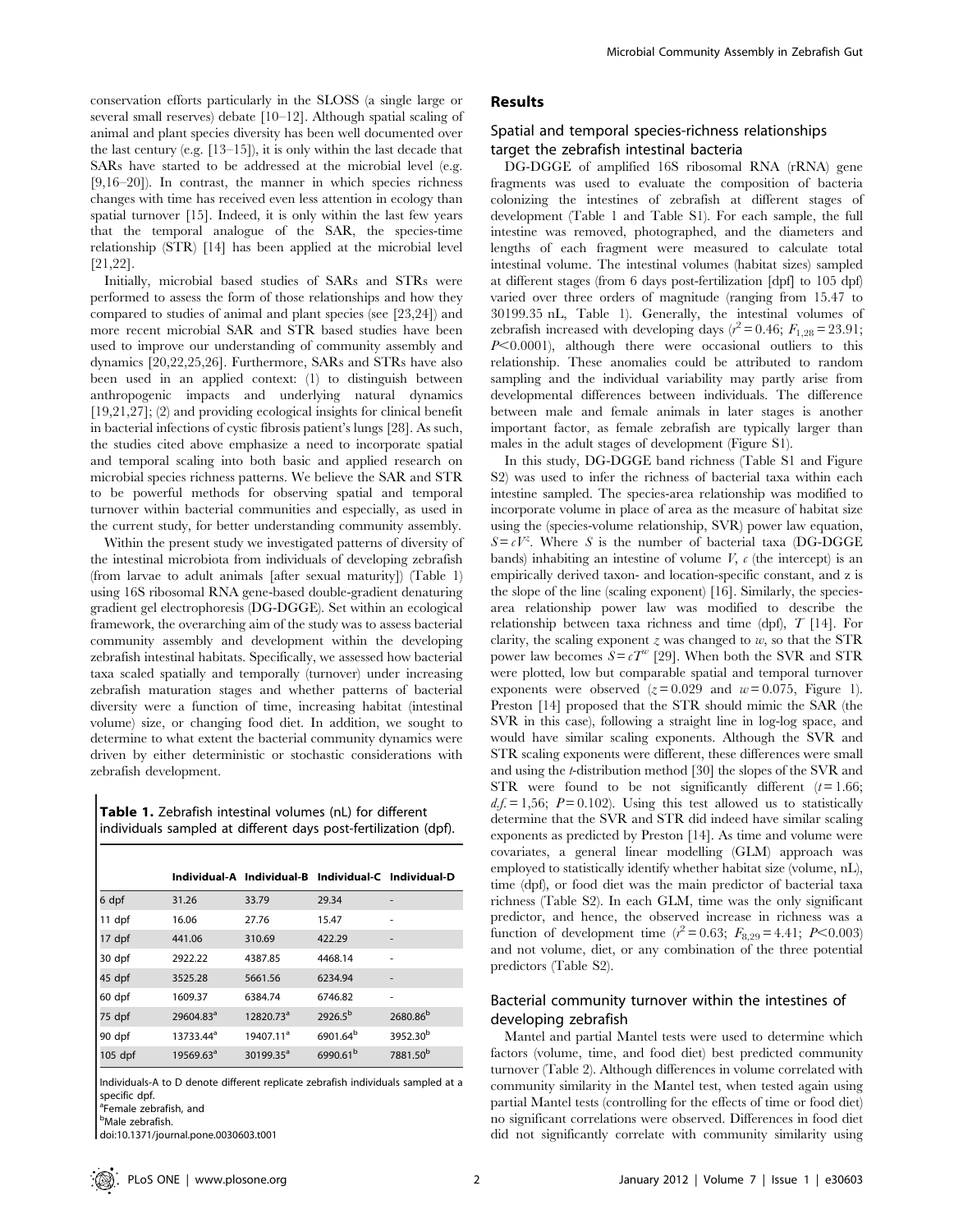

Figure 1. Bacterial richness relationships with (A) habitat size (volume nL) and (B) time (days post-fertilization) plotted on log<sub>10</sub> scale axes. Given are the (A) species-volume relationship and (B) species-time relationship power law equations. For (A):  $r^2 = 0.25$ ,  $F_{1,28} = 9.16$ , P<0.005; and (B)  $r^2 = 0.26$ ,  $F_{1,28} = 10.0$ , P<0.004. Also given are the 95% confidence and prediction intervals (inner and outer dashed lines, respectively). doi:10.1371/journal.pone.0030603.g001

either Mantel or partial Mantel tests. As observed from the GLM tests, time was the only significant predictor of community turnover, even when controlling for the effects of volume and diet (Table 2).

Similarities and differences in the composition of the bacterial communities within and between adjacent stages of development were assayed using the Sørensen index of similarity (Figure 2). Within time point similarity, although highly conserved  $(0.85\pm0.09)$ , decreased over the course of the study indicating that bacterial communities within the zebrafish intestines became more divergent with increasing maturation of the hosts. When similarity between adjacent developmental stages was compared, it revealed little change in similarity up to the 30 dpf stage  $(0.09\pm0.01)$ . After 30 dpf the rate of change in community composition increased to  $0.33\pm0.06$  (Figure 2).

To test, to what degree, the bacterial community assembly and dynamics were driven by stochastic (random) or deterministic (niche) considerations, bacterial community profiles were compared using a Monte Carlo procedure to determine whether any two samples were more or less similar than would be expected by chance. Using the Raup and Crick probability-based similarity index  $(S_{RC})$ , the stochasticity and determinism in the data was

|        | <b>Table 2.</b> Summary statistics for Mantel and partial Mantel |  |  |  |
|--------|------------------------------------------------------------------|--|--|--|
| tests. |                                                                  |  |  |  |

| <b>Test type</b> | <b>Test statistic</b> |          | P      |
|------------------|-----------------------|----------|--------|
| Mantel           | r(SV)                 | $-0.543$ | 0.0001 |
|                  | r(ST)                 | $-0.266$ | 0.0001 |
|                  | r(SF)                 | 0.084    | 0.082  |
|                  |                       |          |        |
|                  | r(VT)                 | 0.357    | 0.001  |
|                  | r(VF)                 | $-0.037$ | 0.445  |
|                  | r(TF)                 | 0.302    | 0.0001 |
|                  |                       |          |        |
| partial Mantel   | r(SV.T)               | $-0.497$ | 0.99   |
|                  | r(SV.F)               | $-0.542$ | 0.99   |
|                  |                       |          |        |
|                  | r(ST.V)               | $-0.092$ | 0.028  |
|                  | r(ST.F)               | $-0.307$ | 0.0001 |
|                  |                       |          |        |
|                  | r(SF.V)               | 0.076    | 0.947  |
|                  | r(SF,T)               | 0.179    | 0.99   |

The Mantel statistic r(AB) estimates the correlation between two proximity matrices, A and B. Whereas, the partial Mantel r(AB.C) statistic estimates the correlation between A and B whilst controlling for the effects of C. Also given is P to ascertain whether the Mantel and partial Mantel regression coefficients were significantly different from zero following 9,999 permutations. Given are bacterial community similarity S (Sørensen index) and also V, T, and F, which are differences in habitat size (volume, nL), temporal distance (days postfertilization), and food diet, respectively.

doi:10.1371/journal.pone.0030603.t002

investigated by recording within and between adjacent developmental stage samples taken pair-wise, whose compositional similarities were not more or less expected by chance  $(0.95>S_{\text{RC}}>0.05)$  or significantly similar  $(S_{\text{RC}}>0.95)$  or dissimilar  $(S_{\text{RC}}<0.05)$ . From 6 to 75 dpf within developmental stage  $S_{\text{RC}}$ values remained constant at  $1.00\pm0.00$ , decreasing to  $0.95\pm0.07$ and still significantly similar at 90 dpf, and then less than 0.95 to  $0.61 \pm 0.43$  at 105 dpf (Figure 3). This indicated that within developmental stage similarities were driven by deterministic considerations up to 90 dpf. SRC values between adjacent developmental stages up to 30 dpf did not deviate from  $1.00\pm0.00$ . After 30 dpf to 105 dpf the  $S_{\text{RC}}$  values fell below 0.95 to a mean value of  $0.60\pm0.11$ . Or rather similarities switched from deterministic to stochastic driven assembly after 30 dpf (Figure 3).

#### **Discussion**

Intestinal microbial communities are functionally essential in providing nourishment, regulating epithelial development, and influencing innate immunity in the vertebrate host [5,31]. Studies of intestinal microbiota in humans and vertebrate model organisms are revealing a previously unrealised high bacterial diversity and high compositional variability between individuals [32,33]. It is also established that the bacterial diversity in the intestine is a result of co-evolution between the host and its microbial community [32]. What is still poorly understood is how intestinal bacterial communities assemble. Set within an ecological framework we studied the spatial and temporal scaling of intestinal bacterial communities in zebrafish, to better understand commu-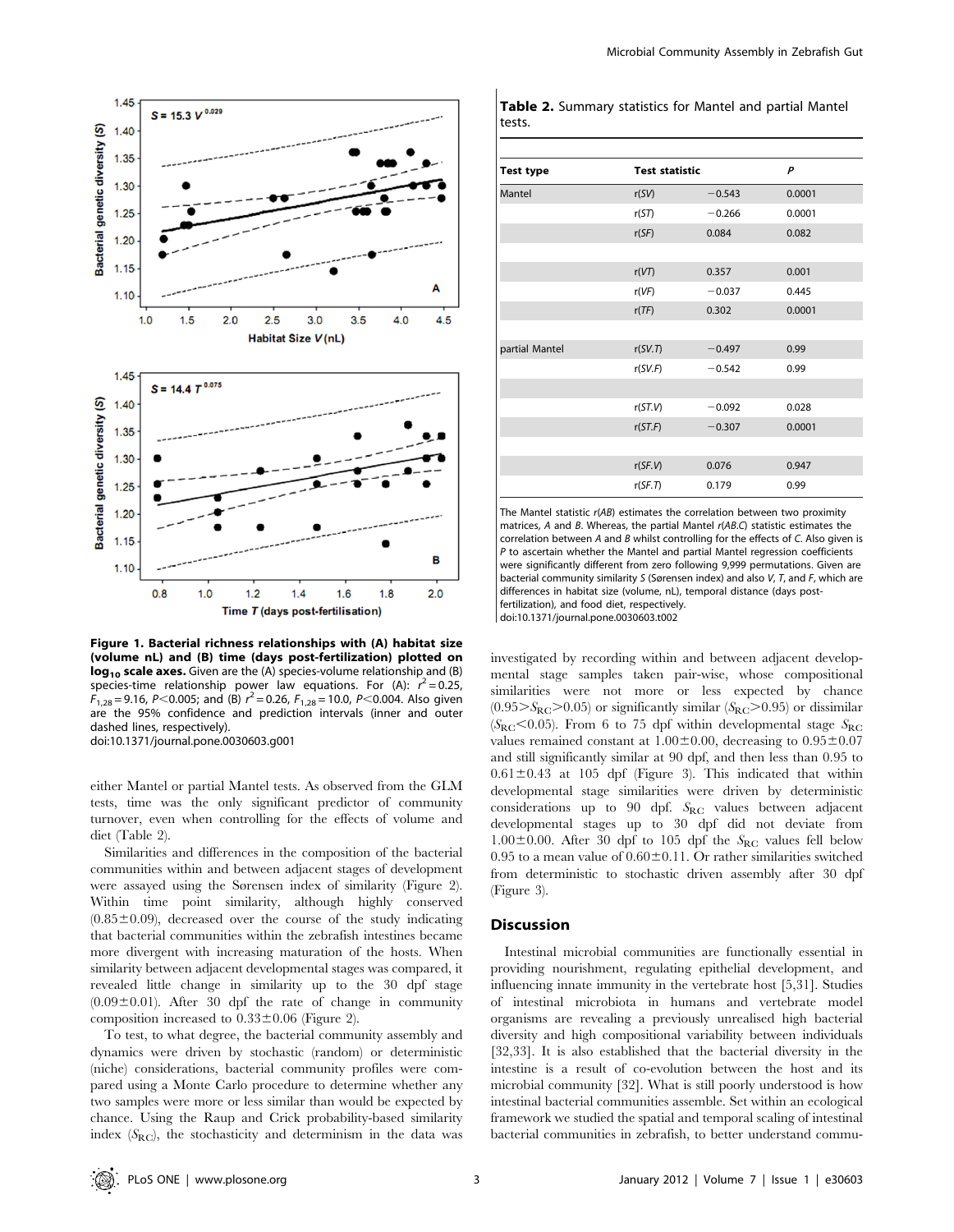

Figure 2. Changes in bacterial community similarity within and **between time points.** Bars indicate within time point similarity and circles represent similarity between adjacent time points. Similarity is measured by the Sørensen index of similarity ( $S<sub>SOR</sub>$ ). Error bars represent the standard deviation of the mean. doi:10.1371/journal.pone.0030603.g002

nity assembly and dynamics in the development of this well established model vertebrate organism.

Following the ecological definition of an island habitat [9,15], we considered the zebrafish intestine as an 'island' within a 'sea' of surrounding environments in similar manner that lakes and ponds are islands within a sea of land. In addition, as vertebrates are born free of microorganisms, the bacterial populations that colonize the intestinal tract must immigrate from outside of the island [32]. Zebrafish are ideal as a model vertebrate organism as they are small, develop quickly, and are easy to rear. All of these advantages make it convenient to sample the whole intestinal niche for analyzing bacterial spatial and temporal patterns of diversity. Also this provides a true 'whole-habitat' analyses that is not dependant on taking representative sub-samples which has attracted criticism by some researchers [34] for previous microbial spatial scaling based studies. Here we applied DGGE to analyze the richness and composition of zebrafish microbiota, as it has been used successfully in previous studies of spatial and temporal species richness relationships (e.g. [16,22,35]). Although DGGE fingerprinting can't pick up some rare species, DGGE profiles do



Figure 3. A comparison of changes in similarity values for within and between time points. Bars indicate within time point similarity and circles represent similarity between adjacent time points. Similarity is measured by the Raup and Crick  $(S_{RC})$  probability-based index of similarity.  $0.95 > S_{RC} > 0.05$  similarity is no greater than expected by chance,  $S_{RC}$ <0.05 significant dissimilarity,  $S_{RC}$ >0.95 significant similarity. Error bars represent the standard deviation of the mean. doi:10.1371/journal.pone.0030603.g003

provide an image of most components of the microbial community free of inventory limitation [22]. To improve the resolution somewhat, we used double-gradient DGGE which further incorporates a gradient in acrylamide concentration [36] to separate the amplified bacterial 16S rRNA gene bands.

The value for the SAR scaling exponent  $(z)$  has been shown to be consistent across animal and plant species, but differs between islands  $(0.2 - 0.39)$  and non-isolated sample areas of contiguous habitat  $(0.1 - 0.2)$  [15]. Likewise, a remarkable degree of regularity in the STR has been found were the temporal scaling exponent  $(w)$ ranged from  $0.1 - 0.51$  [23]. This has been mirrored, to some degree, for exponents of bacterial spatial and temporal speciesrichness relationships [23,24]. In the current study, we found significant species-volume and species-time relationships (Figure 1) which both had similar (to each other) but low turnover exponents when compared to expected values (as briefly detailed above) of  $z$ and w. These analyses indicated that turnover of bacterial taxa within the zebrafish intestines was low. In addition, time was found to be the main predictor of both bacterial richness (Table S2) and community composition (Table 2).

A central question in ecology is why so many species can coexist even when there are so few different apparent niches in a given habitat. Ecologists have attempted to explain this by understanding how communities assemble. This in turn has led to two opposed opinions of deterministic or stochastic assembly. The deterministic view asserts that communities assemble in a defined manner as a result of the number of available niches and competition for those niches in a habitat [37,38]. Conversely, the stochastic view assumes that assembly is random, making neutral assumptions about individuals within a community, where neutrality is defined as ecological equivalence among all individuals of every species [39]. Put simply, all individuals have the same chance of immigrating into the local community, and reproducing or going extinct once there.

Two previous independent microbial studies have demonstrated that temporal scaling exponent values reflect the degree to which a community is influenced by both deterministic and stochastic considerations where low turnover is indicative of deterministic (niche driven) processes at work. For example, van der Gast and colleagues [22] sampled five bioreactors of fixed volume size along a gradient of increasing industrial wastewater concentrations (0%, 25%, 50%, 75%, and 100%) and consequently decreasing municipal wastewater over a 154 day period. The rationale for the study was to ascertain how bacterial taxa scaled temporally under increasing selective pressure exerted by the wastewater blends in the bioreactor systems, and to what extent bacterial community dynamics were driven by either stochastic or deterministic considerations across the established selective pressure gradient. The authors found that as the industrial wastewater increased in concentration across the bioreactors, a gradual switch from stochastic (random) community assembly to more deterministic (niche) based considerations was observed. This was also reflected in differences in STR scaling exponents  $(w)$ , where  $w$  decreased as selective pressure (industrial wastewater) increased  $(0\%$  [ $w= 0.512$ ], 25% [0.432], 50% [0.315], 75% [0.206], and 100% [0.162]) [22]. These results would suggest that as selective pressure and therefore the level of determinism in community assembly increases then temporal turnover of bacterial taxa decreases as a result.

In a recent study, Ayarza and Erijman [25] also indicated that the dynamics of activated sludge bacterial communities are determined by a balance between neutral and deterministic components. However, they used a different line of evidence to demonstrate this. By manipulating the size of the meta- or source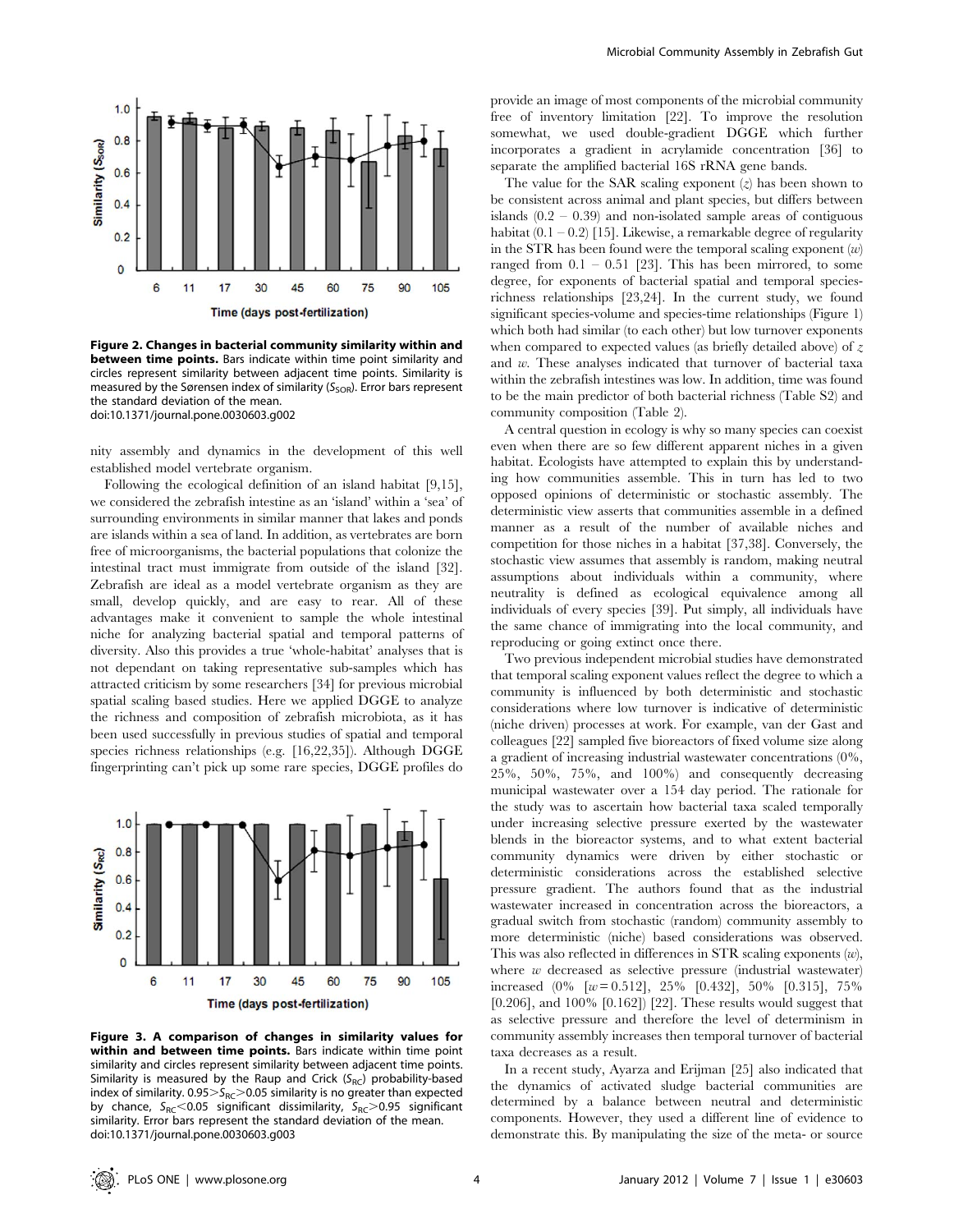community used to form local bioreactor communities they showed, using the goodness of fit to a neutral community model modified for prokaryotes [40], that the higher the number of species in the reservoir from which the local community is drawn, the more important the stochastic component is in the formation of the activated sludge communities. Conversely, when the source community diversity was lower, the more important the deterministic component is in community assembly. To verify this, they also analysed the effect of source community size on the rate of temporal turnover. They found that turnover was greater in bioreactor communities  $(w=0.31\pm0.05)$  formed from more diverse metacommunities when compared to local communities formed from less diverse source communities  $(w=0.16\pm0.02)$ [25]. In short, they found that the larger the metacommunity size the greater the turnover and stochasticity in the dynamics of the local communities.

In the current study, we observed that bacterial communities within the zebrafish intestines were deterministically assembled (reflected in the low STR exponent) switching to stochastic/ random assembly in the later stages of zebrafish development (Figure 3). What is indicated from this study and the studies briefly detailed above, is that a continuum of both deterministic and stochastic processes can exist. The wider implications are that purely neutral community assembly models should incorporate the influence of deterministic factors and vice versa as recently performed by Ofiteru et al. [41], who combined niche and neutral effects in a model for ammonia oxidizing bacteria involved in wastewater treatment.

In conclusion, as humans and other vertebrates are essentially born free of microorganisms [32], this study is of importance as it provides a novel insight into how intestinal bacterial communities assemble in tandem with the host's development (from early to adult stages). It is our hope that by studying intestinal microbiota of this vertebrate model using such or some more refined approaches in the future could well provide ecological insights for clinical benefit. In addition, this study also adds to our still fledgling knowledge of how spatial and temporal species-richness relationships are shaped and provides further mounting evidence that bacterial community assembly and dynamics are shaped by both deterministic and stochastic considerations.

#### Materials and Methods

#### Ethics statement

All experiments involving zebrafish were performed under protocols approved by the Institutional Animal Care and Use Committee of Institute of Hydrobiology, Chinese Academy of Sciences (Approval ID: keshuizhuan 08529).

#### Experimental setup and zebrafish (Danio rerio) husbandry

Wild-type zebrafish (AB strain) were reared using universal glass aquarium systems under standard laboratory conditions. In brief, fully aerated tap water was used during the experiment, and a stable water temperature ( $28\pm0.5^{\circ}$ C) as well as 14/10 hours light/ dark cycle were strictly controlled to decrease possible effects from environmental perturbation. Zebrafish embryos were obtained from spawning adults as previously described [42]. Normally developed embryos were selected for subsequent experiments and abnormal ones were discarded. A 90% v/v water change was performed each day starting at 3 days post-fertilization (dpf) when larvae hatch from the axenic environment of their protective chorions. The intestine is then colonized by microbes within following 12–24 h [1,7], by 5 dpf gut morphogenesis has proceeded to a stage that supports feeding and digestion

[8,43,44]. Beginning at 7 dpf when yolk is completely absorbed [44], feeding zebrafish twice daily (8:00 and 15:00, respectively) with cultured *Paramecium*, from 12 to 15 dpf with 20  $\mu$ m mesh filtrated boiled egg yolk, and subsequently feeding with brine shrimp. The faeces and leftover food were removed timely to keep a clean environment.

#### Intestinal sampling and volume measurement

As zebrafish larvae only resorb the yolk until the gut is fully functional by the 5 dpf [8,43,44], the first stage of intestinal sampling was performed at 6 dpf (without any external feeding). Under the breeding conditions applied, the zebrafish embryos developed to have the ability of spawning at the time of 120 dpf. Therefore, the last stage of sampling was conducted at 105 dpf. To investigate zebrafish intestinal bacterial communities at different developmental stages, three individuals were randomly selected  $\leq 60$  dpf (each sampling was conducted before feeding), and four individuals were selected from 75 dpf onwards (two males and two females, when body sizes between male and female zebrafish become significantly different, Figure S1). The whole intestine of each selected individual was removed aseptically under a dissecting microscope (see Text S1). The intestinal tract was photographed under microscope using professional software (AxioVision, Zeiss) for subsequent measuring and calculating intestinal volume.

Intestinal volume was used as being indicative of 'whole-habitat' size in the present study. Volume was calculated using standard volumetric equation for cylinder as previously described [45]. To compensate for the reduced volume of intestine tapers, sections with different diameters were treated as individual cylinders. Theoretically, intestinal diameters and lengths were measured according to calibrated scale of AxioVision software at sections of the anterior-intestine (AI), middle-intestine (MI), and posteriorintestine (PI) as previously described [46]. When necessary (i.e., visible tapers within segments of AI, MI, or PI), additional measures were added and the intestine was then treated as more than three sections (up to 12 segments for some adult individuals).

#### DNA extraction and PCR amplification

Each collected intestinal sample was initially incubated in buffer ASL (provided with Qiagen DNA extraction Kit) at  $70^{\circ}$ C water bath for 1 minute, and then homogenized by repeated passage through a 20-gauge needle as previously described [8]. Genomic DNA was then extracted using a QIAmp DNA Stool Mini Kit (Qiagen) according to the manufacturer's instructions. To amplify bacterial 16S ribosomal RNA gene (rDNA), PCRs were prepared containing 1×buffer (without MgCl<sub>2</sub>), 2 mM MgCl<sub>2</sub>, 0.05 unit/ $\mu$ l Taq DNA polymerase (MBI Fermentas),  $80 \mu M$  of each deoxynucleotide triphosphate (MBI Fermentas), approximately 1 ng/ $\mu$ l DNA template, and 0.3  $\mu$ M of each bacterial target primer 357F-GC (Escherichia coli 16S rDNA positions 341 to 357) and 518R (E. coli 16S rDNA positions 518 to 534) [47]. Touchdown PCR was performed on a  $\text{S}1000^{\text{TM}}$  thermal cycler (Bio-Rad) using the following conditions: 5 min at  $94^{\circ}$ C, followed by 10 cycles of 30 sec at  $94^{\circ}$ C, 30 sec at  $67-58^{\circ}$ C (in the first cycle annealing was performed at  $67^{\circ}$ C, the temperature was then decreased by  $1^{\circ}$ C each cycle), and 60 sec at 72 $^{\circ}$ C. This procedure was followed by 20 cycles of 30 sec at  $94^{\circ}$ C, 30 sec at  $57^{\circ}$ C and 60 sec at  $72^{\circ}$ C, with a post-amplification extension of 10 min at 72 $^{\circ}$ C. PCR products were visualized using 1.4% agarose gels stained with ethidium bromide. Negative controls were always prepared in the same manner as the samples except that DNA was excluded from the mixture.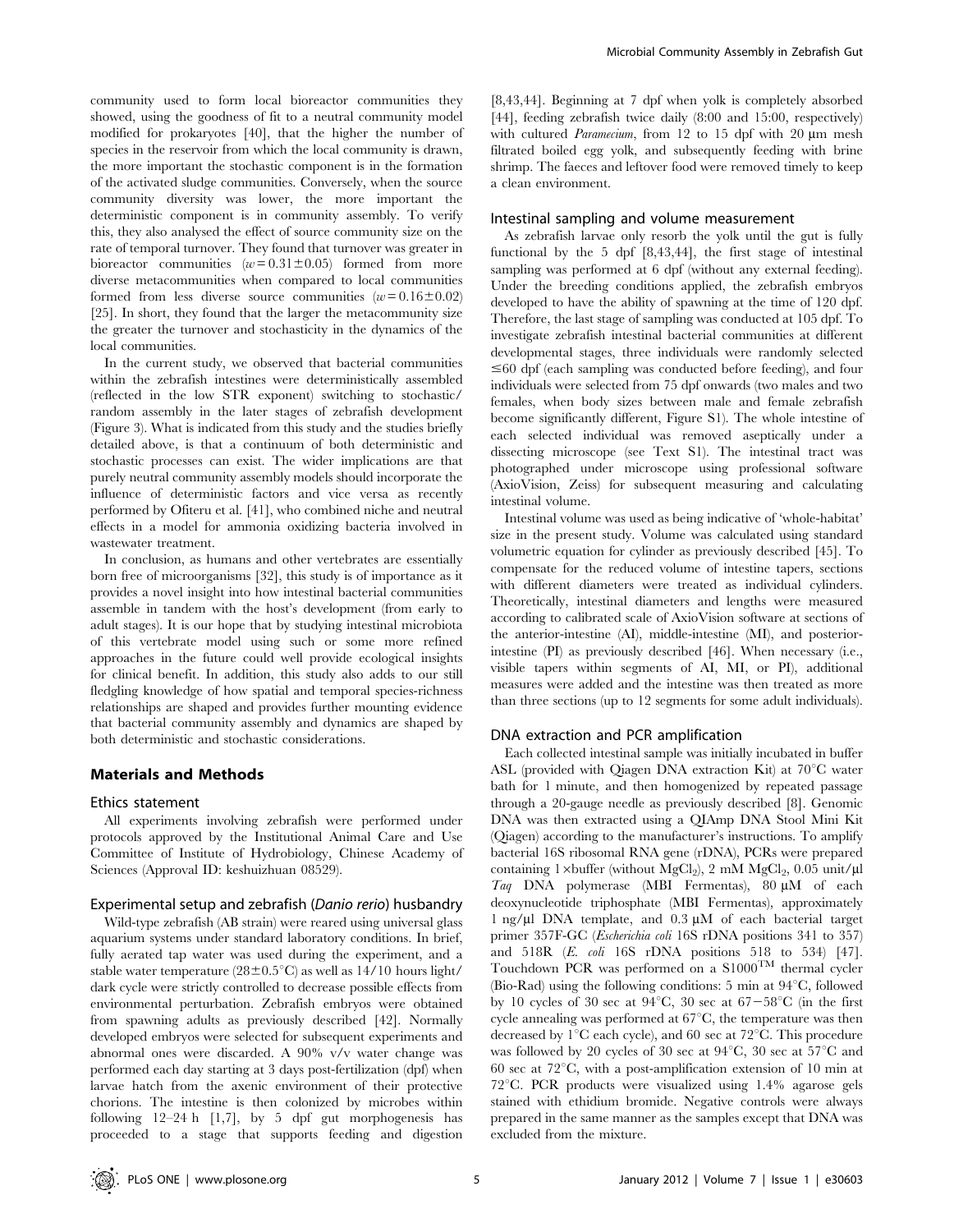### DG-DGGE

Approximately equal amounts of PCR product from each sample were separated on a double gradient polyacrylamide gel.  $DG\text{-}DGGE$  analysis was performed with a  $DCode^{TM}$  system (Bio-Rad) using 7.5–9.0% polyacrylamide gel (acrylamide: bisacrylamide  $= 37.5$ : 1) with a 40–50% denaturing gradient. Electrophoresis was performed at  $60^{\circ}$ C with 100 V for 12 h according to the method described previously [48]. After that, gels were stained in 1×TAE buffer containing 1×SYBR Gold (Molecular Probes) for 20 min, and the gel was photographed using a Gel  $Doc^{TM}XR$ imaging system (Bio-Rad). DGGE bands were originally assigned and matched using the Quantity One® software (Bio-Rad, version 4.6.9), and the banding patterns were then carefully checked and revised manually.

#### Statistical analyses of data

The number of bands present in a sample (Table S1 and Figure S2) was used to infer estimates of taxa richness as previously described and discussed [20,22]. The species-volume relationship (SVR) and species-time relationship (STR) were used to visualize and statistically compare differences in bacterial spatial and temporal scaling across the intestines of zebrafish as previously described [16,22]. A general linear modelling approach (GLM) was used to ascertain what underlying factors shaped bacterial richness patterns [49].

To examine differences in bacterial beta diversity, similarities and differences in community composition were determined using the Sørensen index of similarity  $(S<sub>SOR</sub>)$  using the PAST program available from the University of Oslo website link (http://folk.uio. no/ohammer/past) run by Øyvind Hammer. In the current study we used both differences in habitat size (volume) and temporal difference between samples taken pair-wise instead of geographical difference. In addition, using Mantel and partial Mantel tests allowed us to determine how patterns of beta diversity are influenced by environmental factors [17]. Mantel and partial Mantel tests were performed as previously described [17] using the program of XLSTAT 2010 (Addinsoft, France).

Band matching data were stored as a binary matrix and analyzed using the Raup and Crick probability-based index of similarity  $(S_{RC})$  [50]. The  $S_{RC}$  was chosen as this measure has advantages over non-probability based similarity indexes, such as the Jaccard or Sørensen coefficients, when comparing the diversities of binary data such as DGGE bands [51]. The  $S_{\rm RC}$ provides a measure of statistically significant similarity and dissimilarity at the 95% confidence level, and is less affected by sampling bias [50], because it can identify those relationships between faunas that are unlikely to be due by chance. Also, an additional feature of the index is that biogeographic data are weighted on the basis of frequency of occurrence, so that widespread taxa do not have a disproportionate influence on measurement of similarity [51]. This method distinguishes similarities arising from chance band matches from those arising

#### References

- 1. Bates JM, Mittge E, Kuhlman J, Baden KN, Cheesman SE, et al. (2006) Distinct signals from the microbiota promote different aspects of zebrafish gut differentiation. Dev Biol 297: 374–386.
- 2. Bäckhed F, Ding H, Wang T, Hooper LV, Koh GY, et al. (2004) The gut microbiota as an environmental factor that regulates fat storage. Proc Natl Acad Sci USA 101: 15718–15723.
- 3. Bäckhed F, Manchester JK, Semenkovich CF, Gordon JI (2007) Mechanisms underlying the resistance to diet-induced obesity in germ-free mice. Proc Natl Acad Sci USA 104: 979–984.
- 4. Cebra JJ (1999) Influences of microbiota on intestinal immune system development. Am J Clin Nutr 69: 1046S–1051S.

from bands matching, at a greater or lesser level, than expected by chance. The index, using Monte Carlo simulations (2000 per pairwise comparison), evaluates the number of species common to two samples, against the number of species expected to be shared, if two such samples are randomly generated from a pooling of the original samples. The similarity index is the probability that the randomized similarity would be less than or equal to the observed similarity, and  $S_{RC}$  values above 0.95 or below 0.05 signify differences, which are not random assortments of the same species (bands) [52]. The  $S_{\rm RC}$  was calculated using the PAST program.

GLMs, regression analyses, coefficients of determination  $(r^2)$ , residuals and significance  $(P)$  were calculated using software of Minitab 15 (Minitab, University Park, PA). The t-distribution method was used to compare the regression line slopes as described in Fowler and colleagues [30].

#### Supporting Information

Figure S1 Body weight (g) comparison of the adult individuals. Asterisks indicate significant difference between female  $\varphi$  and male  $\varphi$  zebrafish within stage (two-tailed Student's t-test).

(TIF)

Figure S2 DG-DGGE patterns of the amplified 16S ribosomal RNA (rRNA) gene fragments, each band was considered as an operational taxonomic unit (OTU). For each sample code, the number represents days post-fertilisation (dpf) and the letter refers to a different zebrafish individual sampled at that dpf (to be continued). (TIF)

Table S1 DG-DGGE presence-absence profiles for bacterial communities sampled from the intestines of different zebrafish individuals over development time.

(DOC)

Table S2 General linear models and summary statistics. (DOC)

Text S1 Intestine removal methods. (DOC)

#### Acknowledgments

The authors gratefully acknowledge Prof. Wei Hu from the Institute of Hydrobiology, Chinese Academy of Sciences, for providing the zebrafish embryos. Thanks also to Dr. Xuemei Li and Liqin Yu for their help in zebrafish husbandry.

### Author Contributions

Conceived and designed the experiments: QY YY. Performed the experiments: QY. Analyzed the data: QY CJvdG. Contributed reagents/ materials/analysis tools: QY CJvdG YY. Wrote the paper: QY CJvdG YY.

- 5. Rawls JF (2007) Microbial community assembly and host-microbial interactions in the intestine. Pediatr Pulmonol S30: 146–148.
- 6. Sonnenburg JL, Xu J, Leip DD, Chen CH, Westover BP, et al. (2005) Glycan foraging in vivo by an intestine-adapted bacterial symbiont. Science 307: 1955–1959.
- 7. Rawls JF, Mahowald MA, Goodman AL, Trent CM, Gordon JI (2007) In vivo imaging and genetic analysis link bacterial motility and symbiosis in the zebrafish gut. Proc Natl Acad Sci USA 104: 7622–7627.
- 8. Rawls JF, Samuel BS, Gordon JI (2004) Gnotobiotic zebrafish reveal evolutionarily conserved responses to the gut microbiota. Proc Natl Acad Sci USA 101: 4596–4601.